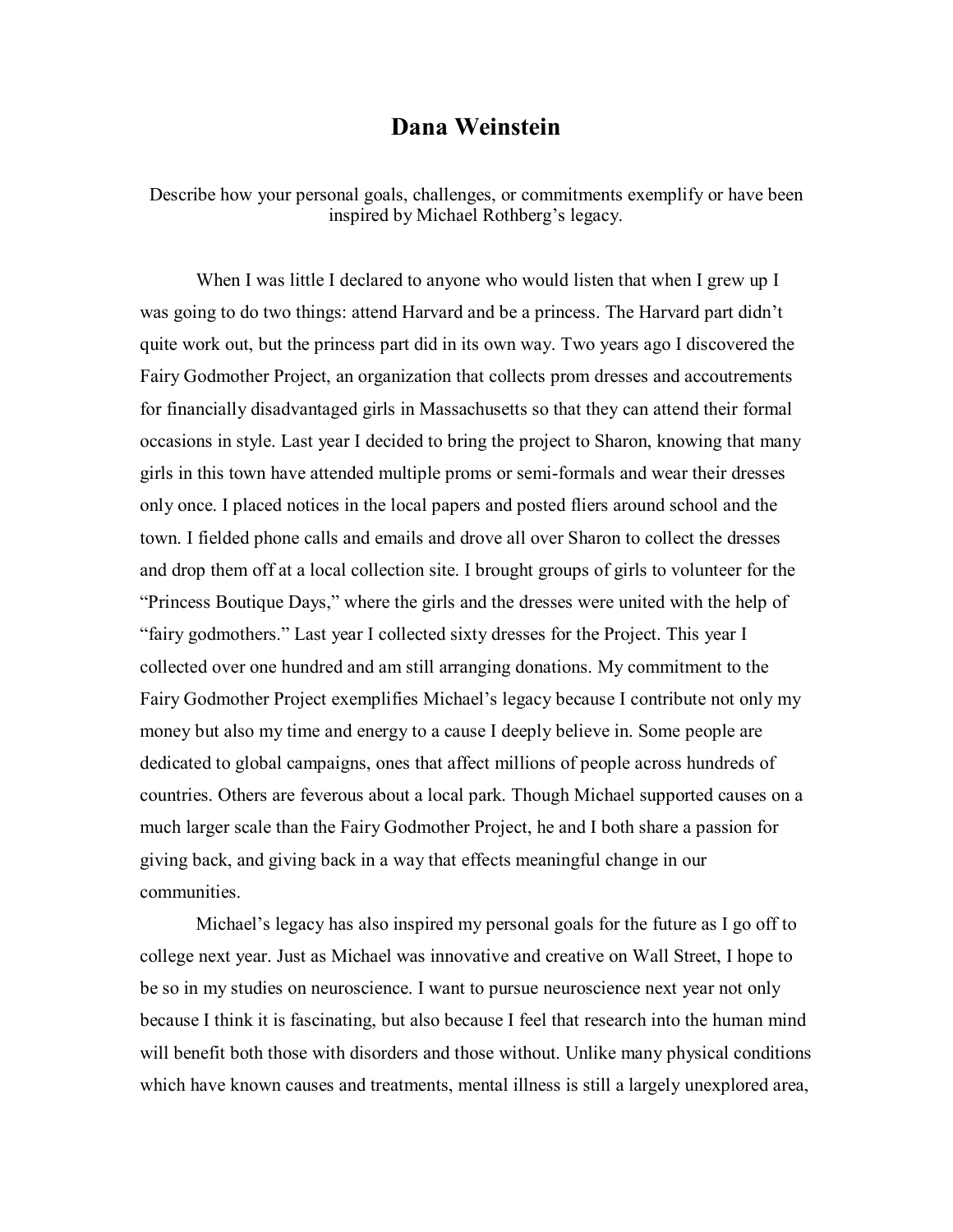one that levies an enormous toll on the U.S., both monetarily and in the stress it puts on families. I believe that studying neuroscience will simultaneously help find cures for the worst disorders and help humans understand ourselves and our societies better.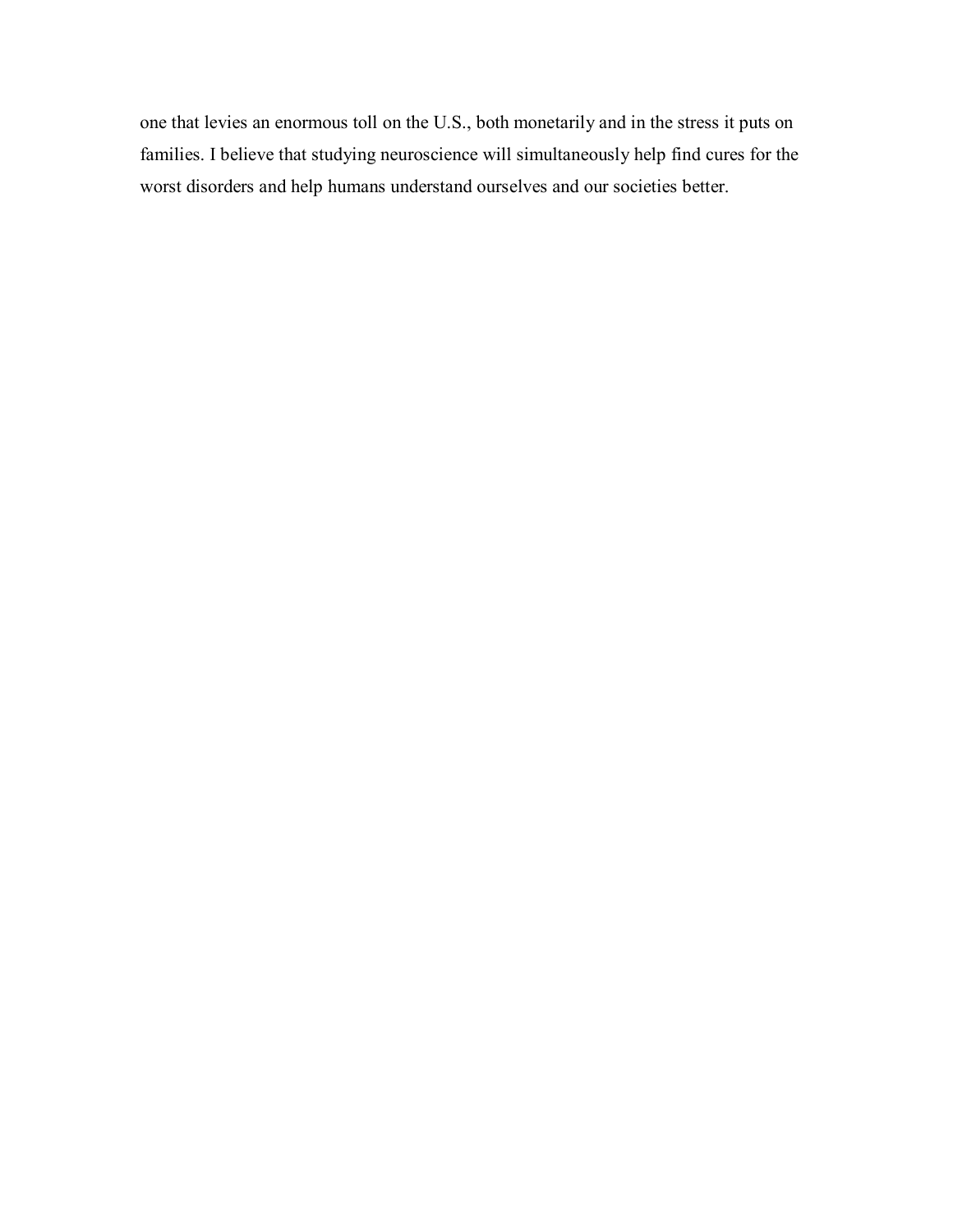## **Dana Weinstein**

How have acts of terrorism around the world affected your own life and your outlook on the future?

I was fortunate enough not to lose anyone to the World Trade Center attacks on September 11, 2001, but I almost did. My uncle Bruce who lives and works in New York City was in the subway system, right under the Twin Towers, when the first tower was struck. I don't remember much about how I felt or what I was thinking at the time, but I do know how those acts of terrorism have affected my outlook on the future. Simply stated, 9/11 has grounded me, but it has also strengthened my resolve to never give up on hope. An analogy I use was inspired by a friend of mine who attends school in Chicago. When I asked her if the winters were really as bad as everyone made them out to be, she said that they were, but that if you dressed appropriately and took all necessary precautions, they were manageable. Then she added that one could tell just how dedicated and driven Chicago students were because going to class or an extracurricular activity was a major ordeal from November to April. For me, the future is the same way. Americans can never go back to the naïve perception that being a world superpower or having the greatest army in the world will insulate us from harm. The threat of danger, however, does not mean that we should hole up inside our borders or seal ourselves off from the rest of the world, like a student never leaving their dorm room so as to avoid a bitter winter. Like in Chicago, just because the environment we now live in is harsh and hazardous does not mean that it is not viable with the right precautions. Having to take my shoes off for security at the airport or subjecting my pocketbook to search at a concert is certainly annoying, but deep down I know that these minor inconveniences pale in comparison to traveling the globe or hearing my favorite composer. Similarly, a student would be foolish to give up cancer-curing research or forgo a life-changing class just because it is too cold outside. Additionally, the September  $11<sup>th</sup>$  attacks have made me appreciate my opportunities and dreams even more. Like those students in Chicago who must *really* want to go to class in order to show up, I am even more determined to remain optimistic. Before September  $11<sup>th</sup>$ , it was easy to assume that each generation would be